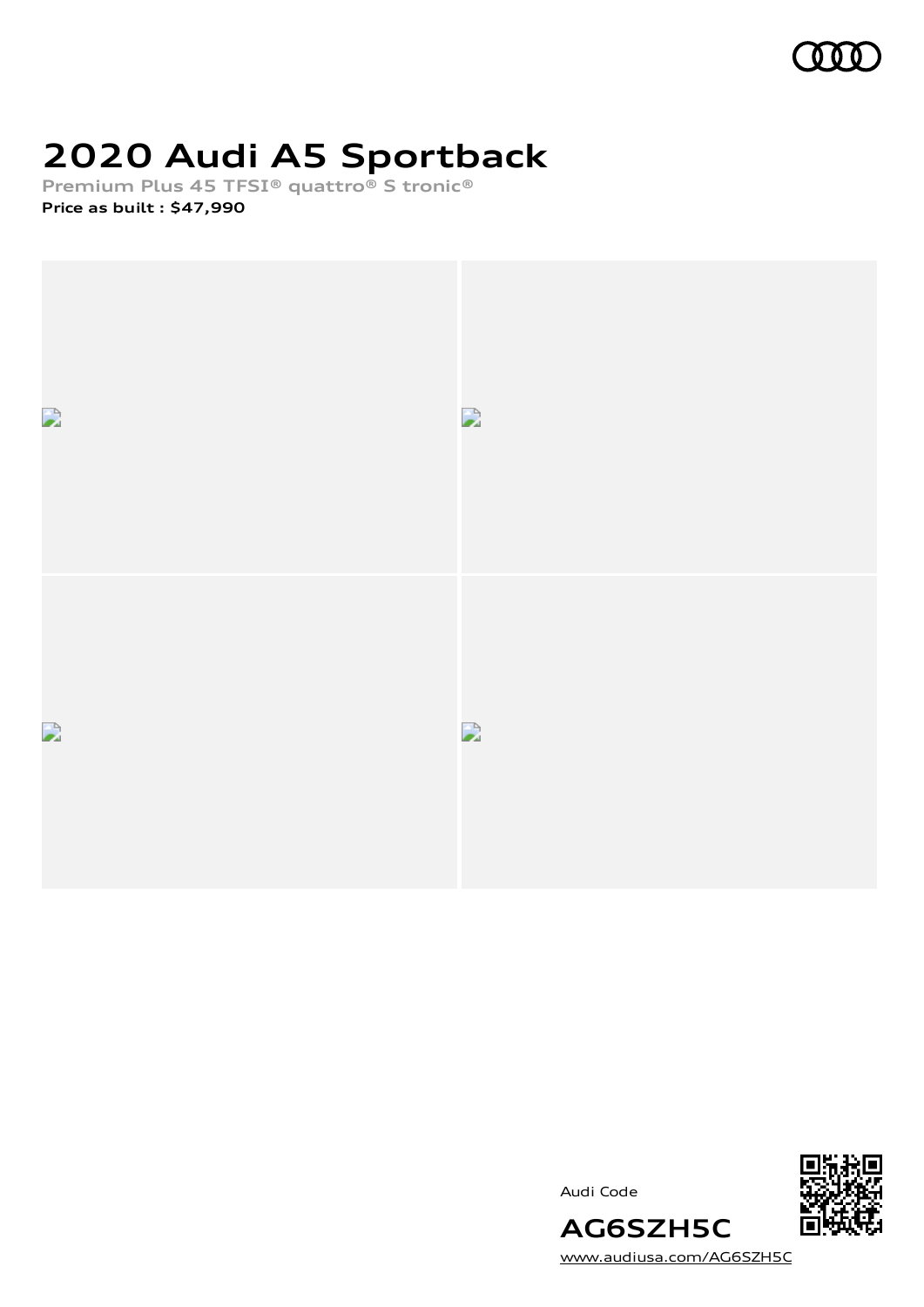### **Summary**

#### **Audi 2020 Audi A5 Sportback** Premium Plus 45 TFSI® quattro® S tronic®

**Price as buil[t](#page-8-0)** \$47,990

#### **Exterior colour**

Navarra Blue metallic

#### **Interior colour**

#### **Technical Specifications**

| Engine type                  | 2.0-liter four-cylinder                       |
|------------------------------|-----------------------------------------------|
| stroke                       | Displacement/Bore and 1,984/82.5 x 92.8 cc/mm |
| Torque                       | 273 lb-ft@rpm                                 |
| Top track speed              | 130 mph mph                                   |
| Acceleration (0 - 60<br>mph) | 5.7 seconds seconds                           |
| Recommended fuel             | Premium                                       |

### $\overline{\phantom{a}}$

#### **Further Information**

| Type of vehicle | Used car     |
|-----------------|--------------|
| Mileage         | 11,788 miles |
|                 |              |

**Warranty**

**Audi Code** AG6SZH5C

**Your configuration on www.audiusa.com** [www.audiusa.com/AG6SZH5C](https://www.audiusa.com/AG6SZH5C)

No

**Commission number** 6ea67ff60a0e09af5ee7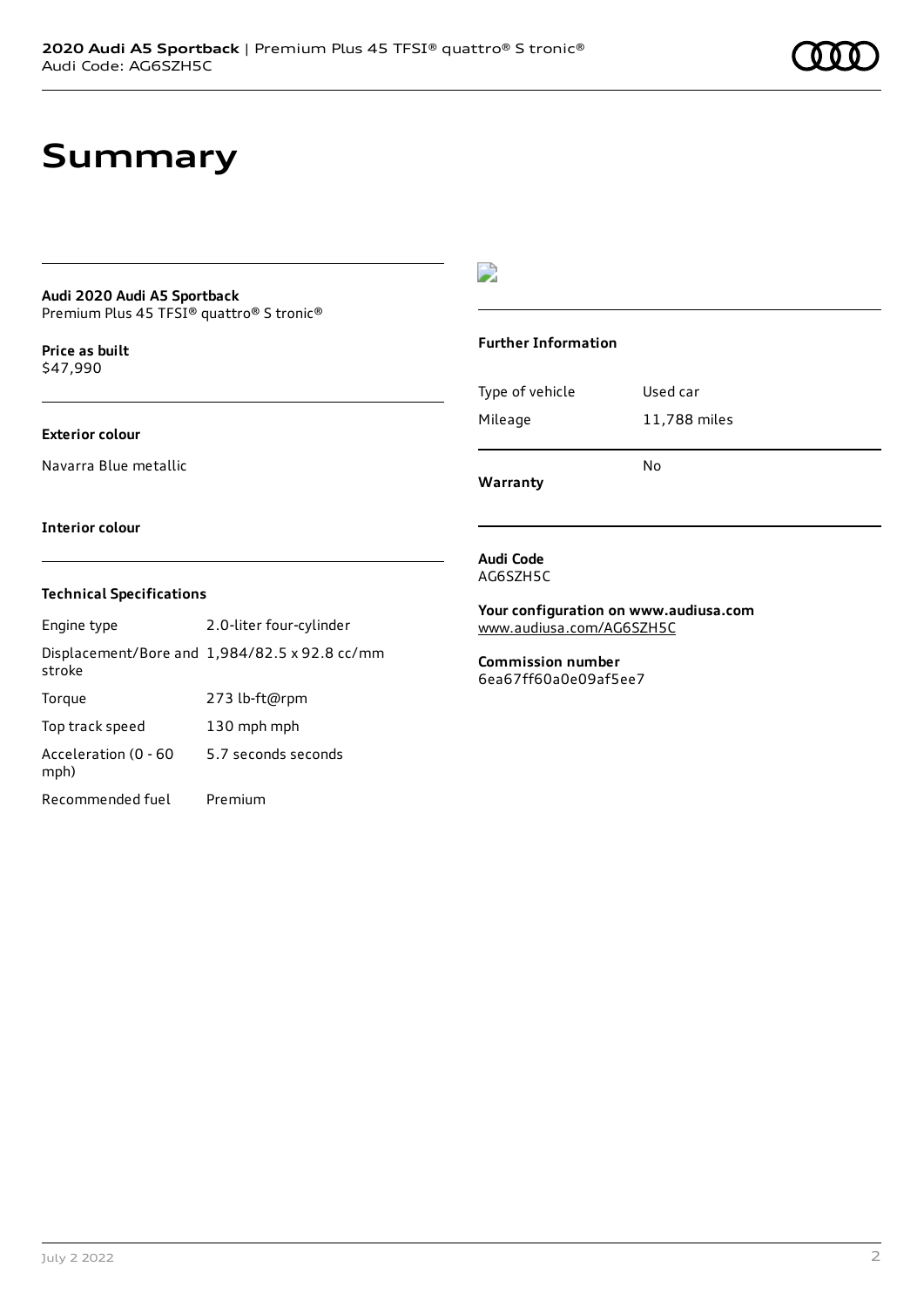

# **Standard features**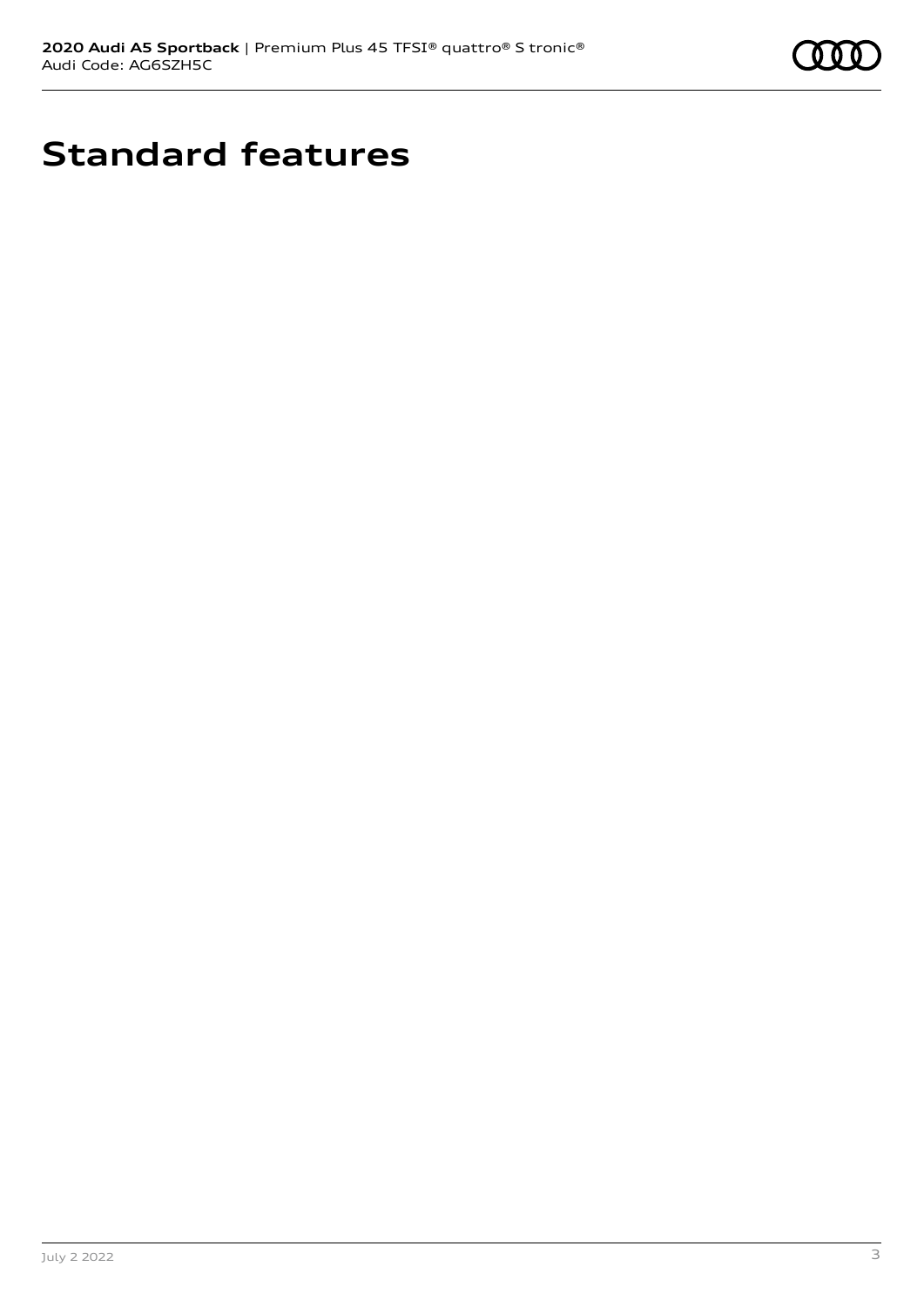# **Dealer remarks**

Clean CARFAX. CARFAX One-Owner. Odometer is 5725 miles below market average! This Audi A5 is well equipped and includes the following key features, Touchscreen Controls, Keyless Access with Push Button Start, Bluetooth Hands-Free, 10 Speakers, Alarm System w/Motion Sensors, Aluminum Ellipse Dark Inlays, AM/FM radio, Audi Advanced Key, Audi Side Assist w/Pre Sense Rear, Audi smartphone interface (Apple CarPlay/Android Auto), Auto-Dimming Exterior Mirrors, Black Exterior Trim, Black Optic Package, Body Colored Door Handles, Convenience Package, Driver Seat Memory, Exterior Parking Camera Rear, Garage door transmitter: HomeLink, Heated Front Bucket Seats, Leather Seating Surfaces, Matrix-Design LED Headlights, Parking System Plus (Front/Rear Acoustic Sensors), Power Folding Exterior Mirrors, Power Liftgate, Power moonroof, Premium Plus, Radio: Audi Sound System, Rear Seat USB Charge Ports, SiriusXM All Access Service, Split folding rear seat, Steering wheel mounted audio controls, Telescoping steering wheel, Tilt steering wheel, Wheels: 19" 5-Arm-Pylon Design Titanium Finish.

Navarra Blue Metallic 2020 Audi A5 2.0T Premium Plus quattro 4D Hatchback quattro 7-Speed Automatic S tronic 2.0L 4-Cylinder TFSI 24/32 City/Highway MPG

Servicing the Bozeman, Butte, Billings, Great Falls, Missoula, Kalispell, Helena, and Great Southwest Montana areas for over 21 years. We offer transparency with the opportunity to build your deal online, buy from home, or visit one of our clean, state of the art Ressler facilities. We also offer remote test drives and vehicle delivery within the Gallatin Valley. As part of the Ressler group, we are "Community Born, Community Driven."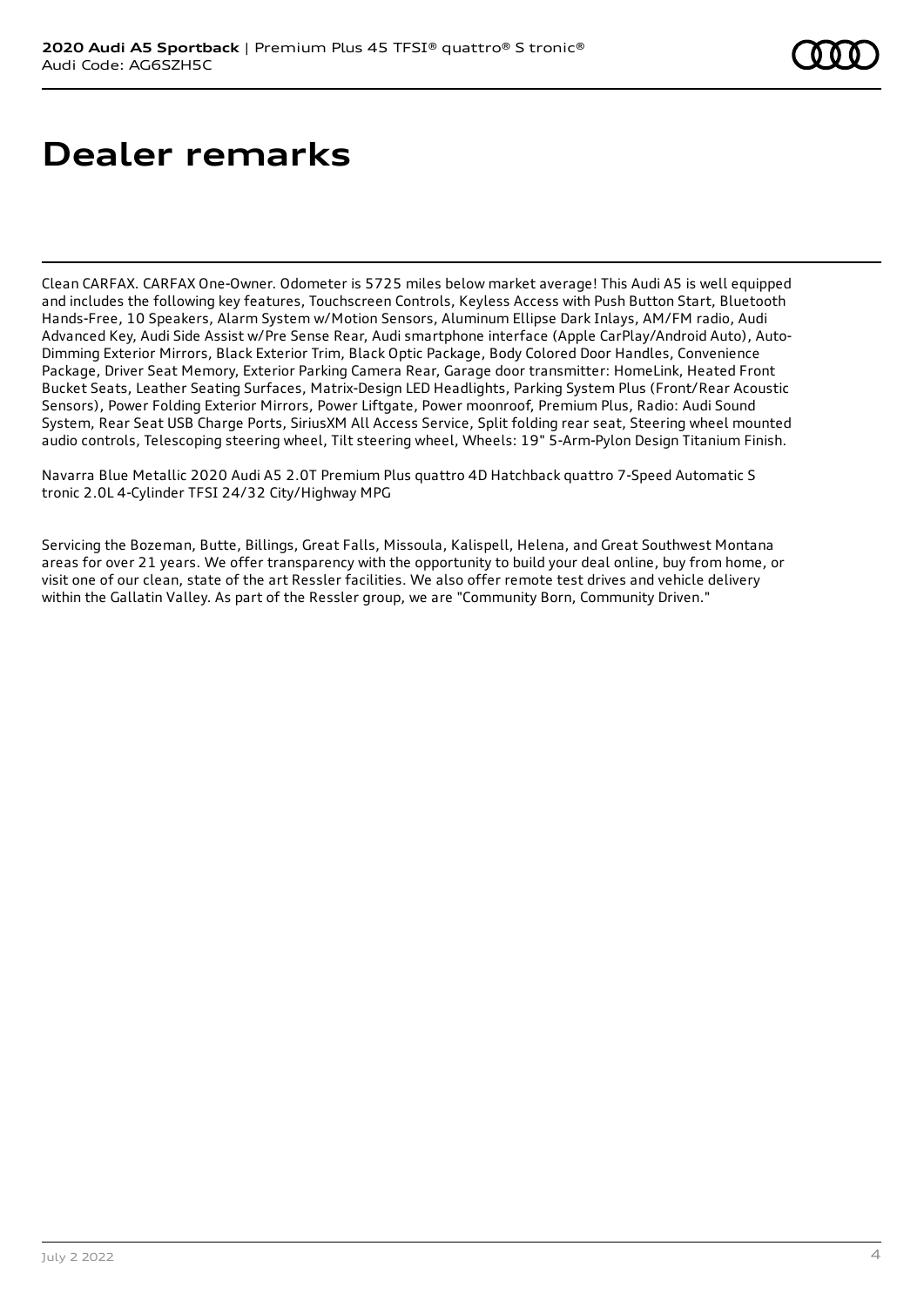## **Technical Specifications**

#### **engine**

| Engine type                                | 2.0-liter four-cylinder                       | Material                  | Multi-material body construction<br>(steel and aluminum composition) |
|--------------------------------------------|-----------------------------------------------|---------------------------|----------------------------------------------------------------------|
| Power Level                                | 45                                            |                           |                                                                      |
| Displacement                               | 2.0 l                                         | Corrosion protection      | Multistep anti-corrosion protection                                  |
| Max. output ps/hp                          | 248 @ rpm                                     |                           |                                                                      |
| Torque                                     | 273 lb-ft@rpm                                 | warranty                  |                                                                      |
| Valvetrain                                 | 16-valve DOHC with Audi valvelift<br>system   | Warranty                  | 4-year/50,000-mile Audi New<br>Vehicle Limited Warranty              |
| Acceleration (0 - 60<br>mph)               | 5.7 seconds seconds                           |                           |                                                                      |
| Engine block                               | Cast-iron                                     | <b>Electrical system</b>  |                                                                      |
| Induction/fuel injection Turbocharged/FSI® |                                               | Alternator                | 14 Volts - 110-150A                                                  |
| Cylinder head                              | Aluminum-alloy                                | Battery                   | 12 Volts - 420A/75Ah                                                 |
| stroke                                     | Displacement/Bore and 1,984/82.5 x 92.8 cc/mm |                           |                                                                      |
| Top track speed                            | 130 mph mph                                   | Transmission   Drivetrain |                                                                      |
|                                            |                                               | Drivetrain type           | quattro <sup>®</sup> all-wheel drive                                 |
| steering                                   |                                               | Transmission              | Seven-speed S tronic® dual-clutch<br>automatic transmission          |
| Steering type                              | Electromechanical power steering<br>system    | <b>Brakes</b>             |                                                                      |
| Turning diameter, curb- 36.1 ft<br>to-curb |                                               | Front brakes              | 13.3 (ventilated disc) in                                            |
| Steering ratio                             | 15.3:1                                        | Rear brakes               | 13.0 (ventilated disc) in                                            |

Parking brake **Electromechanical** 

**body**

#### **suspension**

| Front axle | Five-link front suspension |
|------------|----------------------------|
| Rear axle  | Five-link rear suspension  |
| Optional   | Sport suspension           |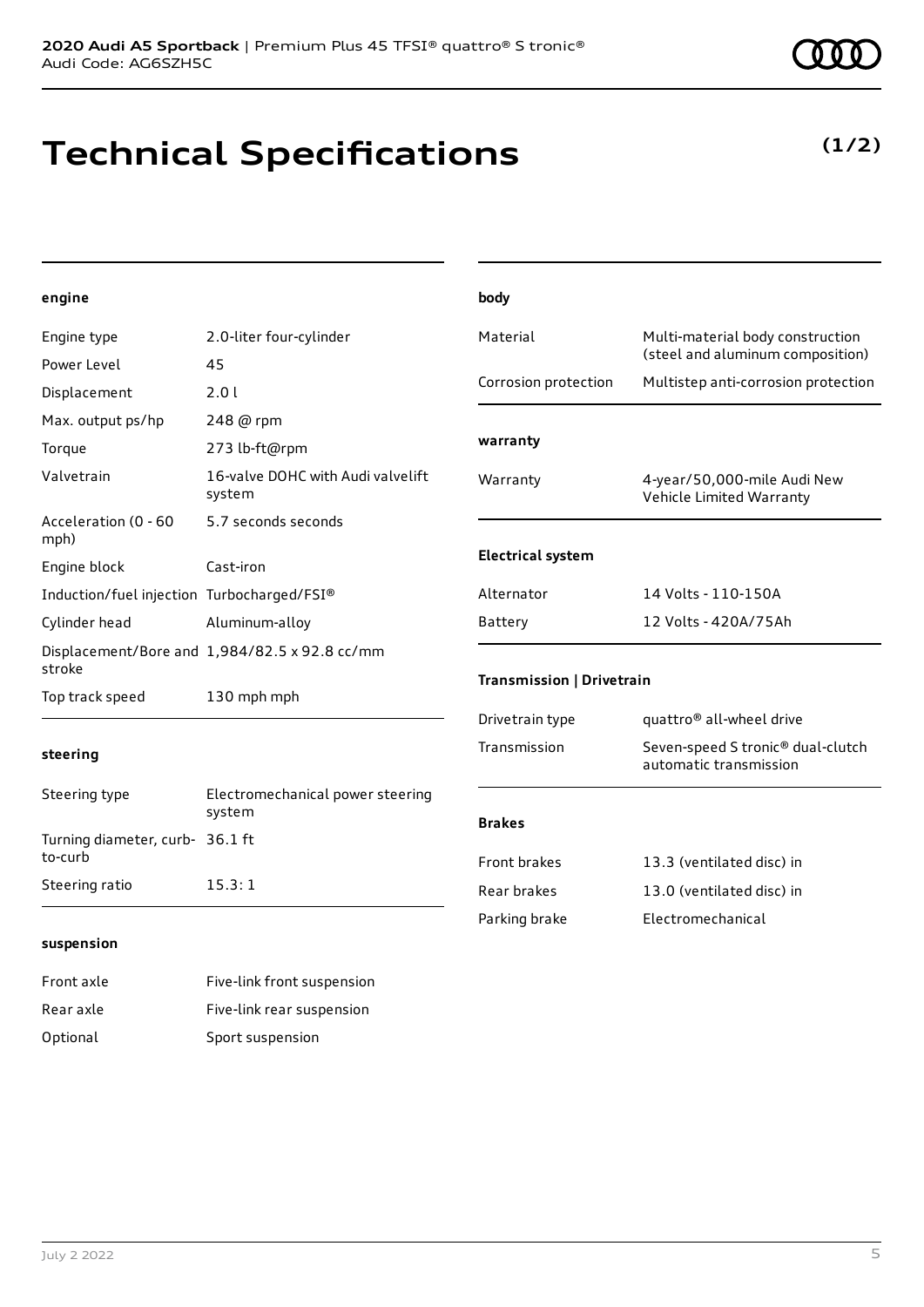### **Technical Specifications**

#### **Exterior Measurements**

| Height                           | 54.6 in    |
|----------------------------------|------------|
| Overall width without<br>mirrors | 72.5 in    |
| Length                           | 187.3 in   |
| Wheelbase                        | $111.2$ in |
| Drag coefficient                 | $0.29$ Cw  |
| Overall width with<br>mirrors    | 79.8 in    |
| Track rear                       | 61.7 in    |
| <b>Track front</b>               | 62.5 in    |
| Curb weight                      | 3725 lb    |

#### **Interior measurements**

| Seating capacity                          | 5                      |
|-------------------------------------------|------------------------|
| Shoulder room, rear                       | 54.5 in                |
| Head room with front<br>sunroof           | 37.7 in                |
| Leg room, rear                            | $35.1$ in              |
| Shoulder room, front                      | 55.7 in                |
| Head room with rear<br>sunroof            | 37.0 in                |
| Leg room, front                           | $41.3$ in              |
| Cargo volume, rear<br>seatbacks up/folded | 21.8/35.0 cu ft, cu ft |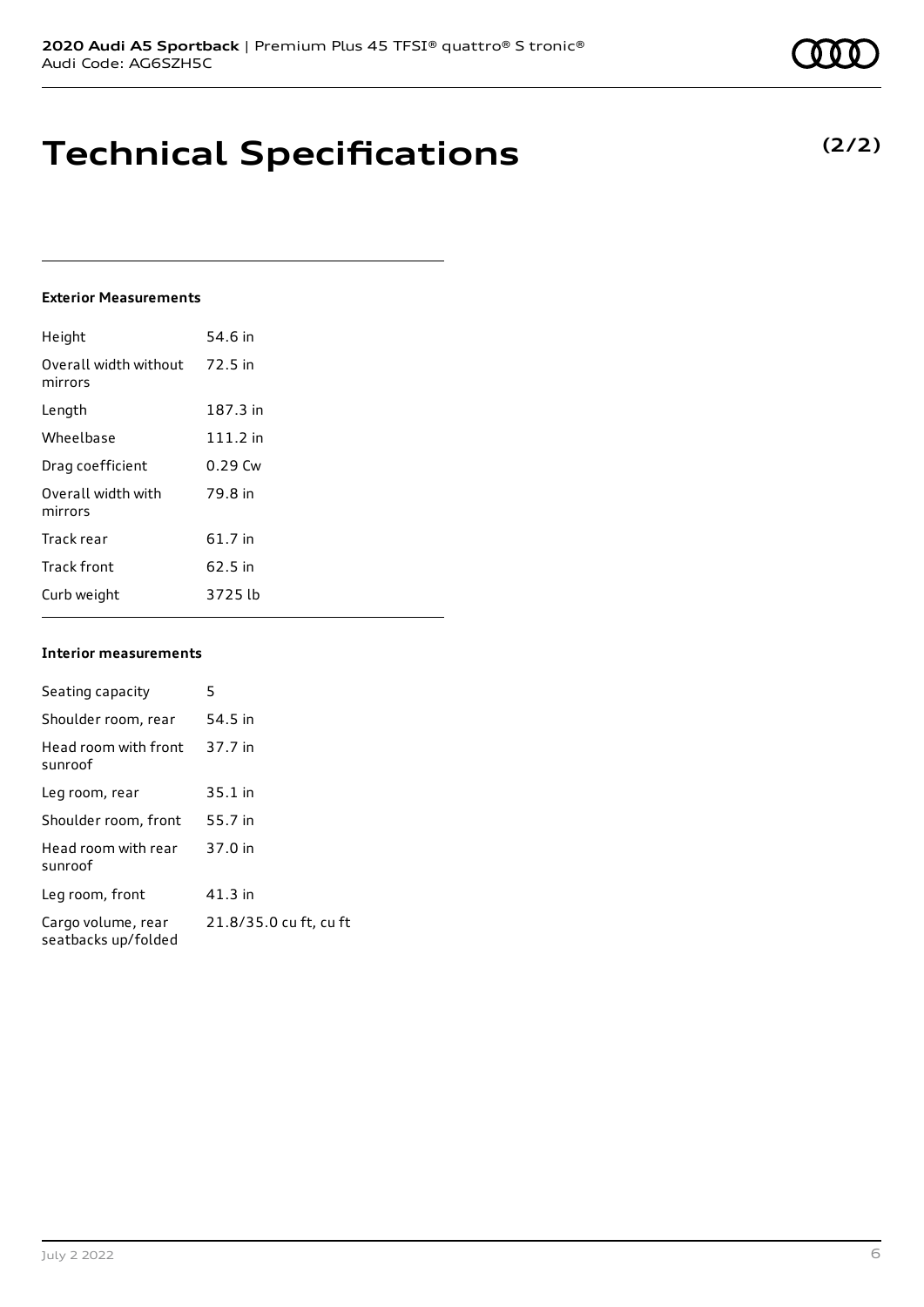### **Consumption- and emission**

#### **Consumption by NEDC**

| urban       | 24 mpg |
|-------------|--------|
| extra-urban | 32 mpg |
| combined    | 27 mpg |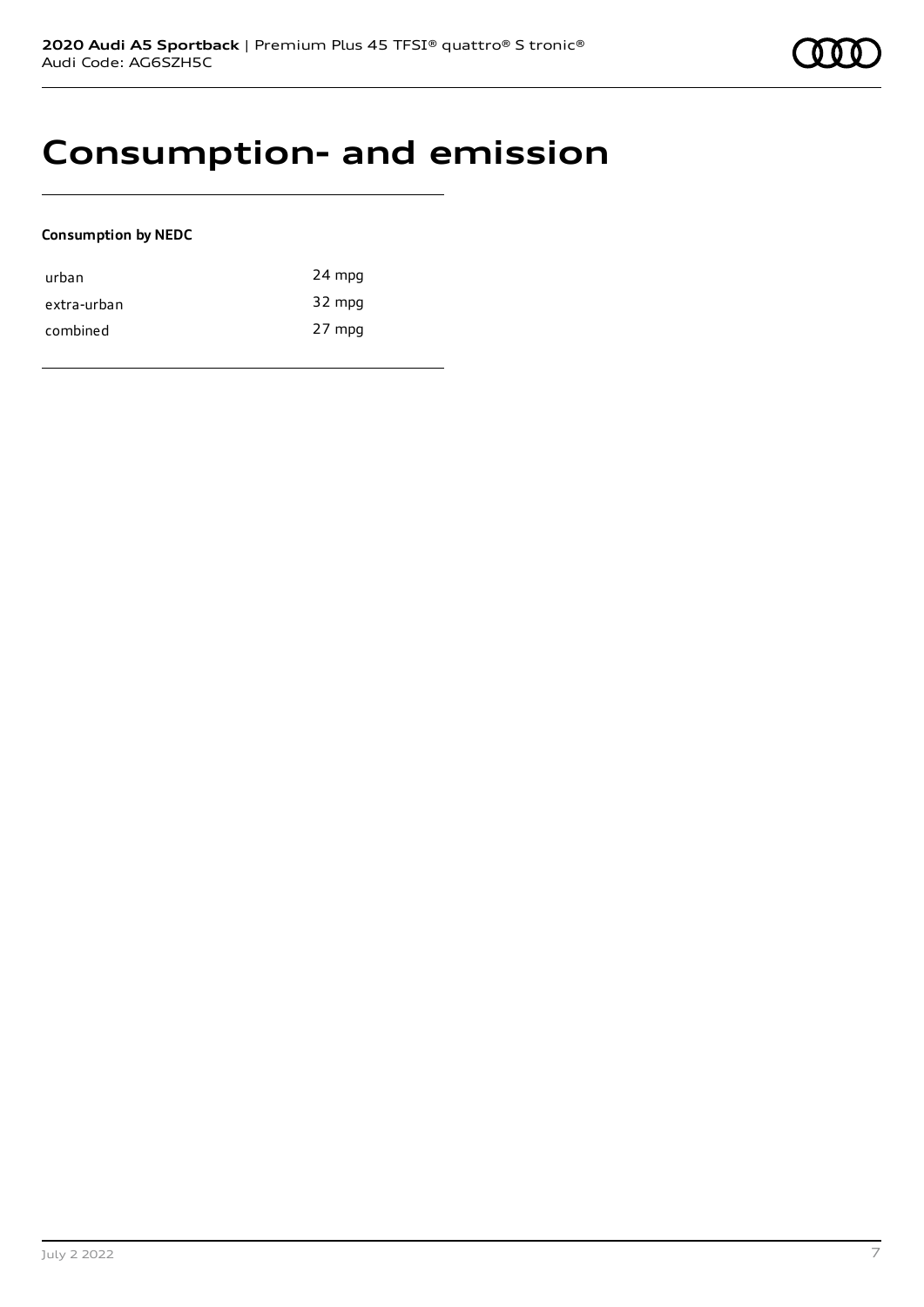# **Contact**

Dealer **Audi Bozeman**

31908 Frontage Rd 59715 Bozeman MT

Phone: 4065861772 FAX: 4065562186

www: [https://www.audibozeman.com](https://www.audibozeman.com/)